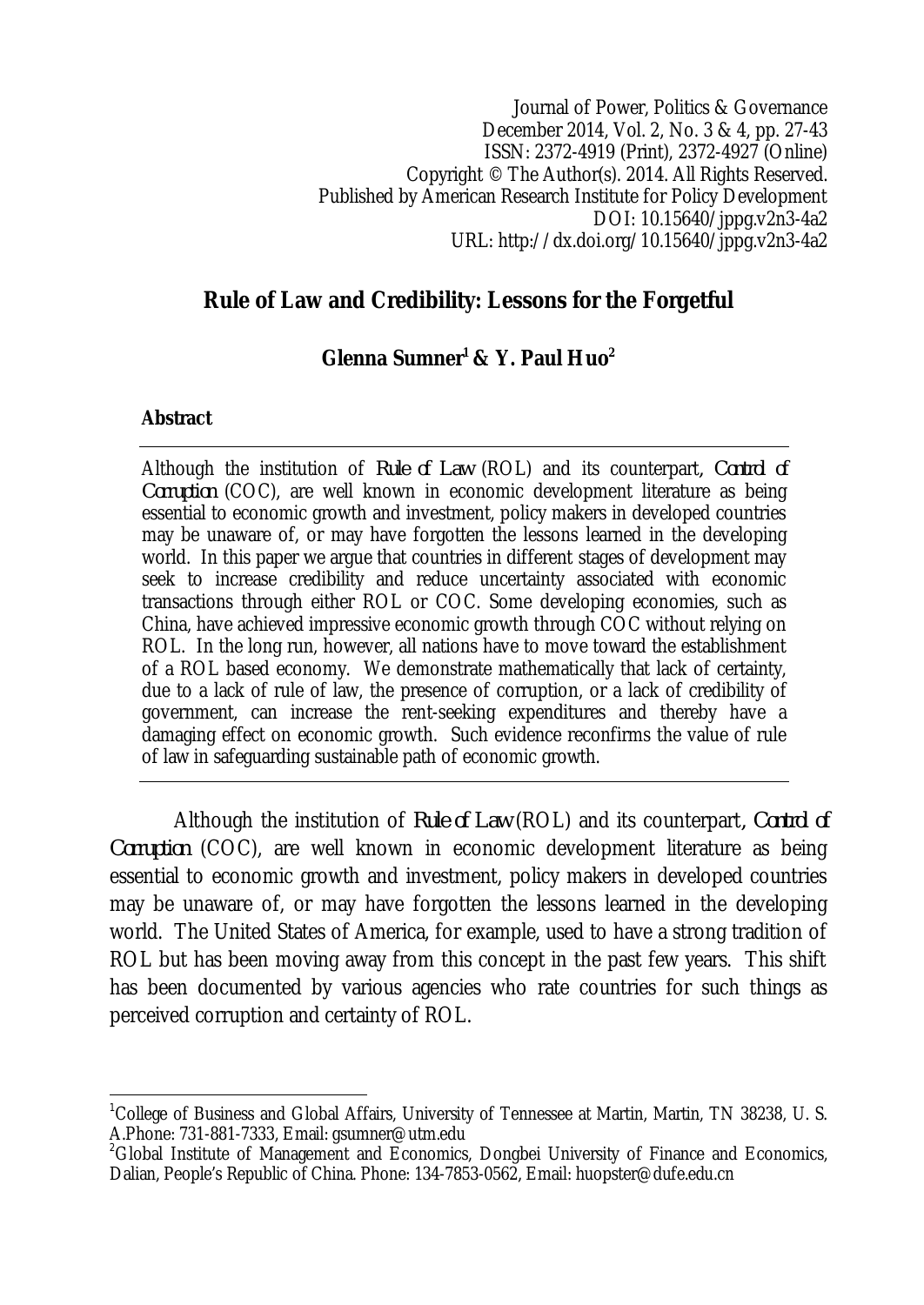For example, the 2012 Index of Economic Freedom, an index produced by the Heritage Foundation, which measures such things as rule of law and other aspects of economic freedom, shows that the United States has been falling in economic freedom since 2008. Among the areas listed where the United States has suffered a decline are freedom from corruption, government spending, monetary freedom, and investment freedom. Since 2009, the United States fell out of the category of Free Economies, which have a score of 80-100, and by 2012 had a country score of 76.3 (Miller, Holmes and Feulner, 2012).

Likewise, in the 2012 *Global Competitiveness Report* published by the World Economic Forum, the United States has fallen by 6 notches since the 2008-2009 report, from  $\#$  1 to  $\#$  7, in terms of global competitiveness. This report covers a long list of factors, including good governance and rule of law. As a matter of fact, the United States has sunk the most among all countries covered by this report. Additionally, the *Corruption Perceptions Index*, which is produced by Transparency International, shows the USA falling from  $18<sup>th</sup>$  to  $24<sup>th</sup>$  in ranking, measured by relative lack of corruption, between the 2008 and the 2011 reports.

These indices provide some evidence that national and international research groups do indeed perceive a decline in the USA in the areas of ROL or COC. But why should this be important? Why would such things as corruption or rule of law matter to the economic growth or the condition of a developed economy?

The purpose of this paper is to answer these questions by exploring the importance of the institutions of ROL and COC in the process of economic development. We begin with a short summary of the history of economic development literature, focusing generally on institutions and more specifically on ROL and COC.

#### **The Importance of Institutions to Economic Development**

For decades economists have been intrigued by a general question: Why is the pace of economic development so uneven across different countries? There are basically three ways to explain why some countries have economies that grow faster than others. One can use an economic theory of growth, one can focus on climate and geography, or one can focus on institutions that exist and either support or resist the growth of markets (Gwartney, Holcombe and Lawson 2006).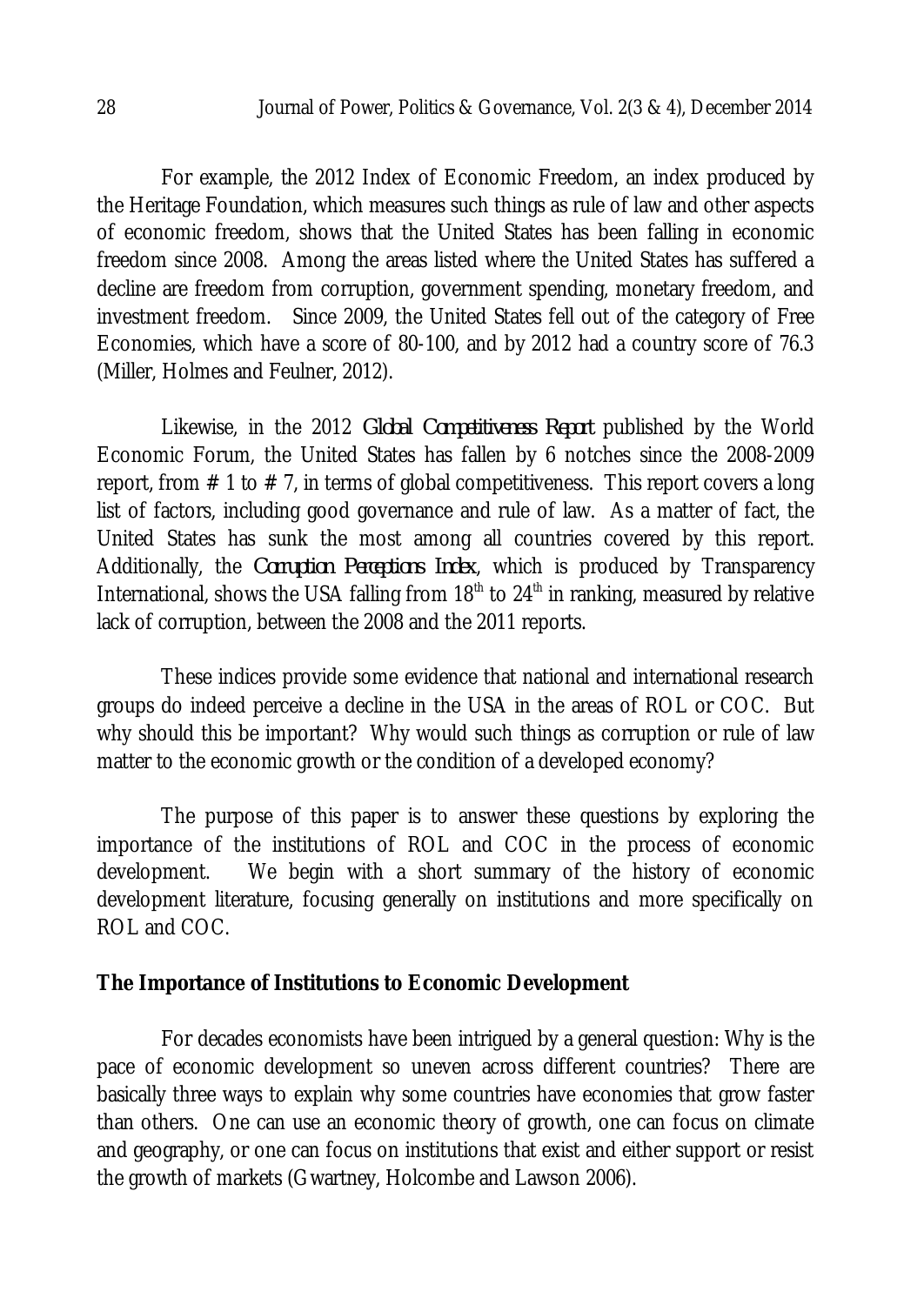This paper takes an institutional approach, starting with a definition of institutions. We argue that, although the ROL and COC are two closely-tied mechanisms to maintain fair and orderly transactions in any economic system, different countries do weigh them differently and the choice made by the government in this respect tends to lead to differing paths of economic growth. This is because the certainty and credibility of any transaction contract, which are crucial to ensuring the sustainability of all economic transactions, can be significantly affected by the dominant mode of governance for economic activities, knowingly or unknowingly chosen by the government of a nation. At the end of the paper, we will examine the cases of some emerging economies to demonstrate this phenomenon.

There is a difference between institutions and organizations. This was stressed by North (1990), who maintained that institutions are broader and include nonorganizations such as *rule of law*, or *absence of corruption* in addition to traditional organizations, such as national banks.

Institutions can be defined as "sets of formal, rule-based constraints on the behavior of individual and collective actors." As such, this construct is different from just cultural norms or beliefs. It does include codes for behavior, however. These codes may descend from or be endogenous to cultural beliefs and norms (Dunning and Pop-Eleches, 2004).

Why do institutions matter? There is clear evidence showing that the quality of institutions significantly affects the pace of a nation's economic development. According to some research findings (Gwartney, Holcombe, and Lawson, 2006), countries with higher-quality institutions, as measured by the EFW index<sup>i</sup>, both achieve more growth per unit of investment and attract a higher level of private investment as a share of GDP. Additionally, private investment was approximately 25% more productive.

### **Rule of Law vs. Control of Corruption**

Although institutional quality can be measured in many different ways (Gwartney and Lawson, 2003), all measures are, by and large, geared to the purpose of keeping the uncertainty low and credibility high for economic transactions so that all parties involved would have sufficient confidence in their outcome.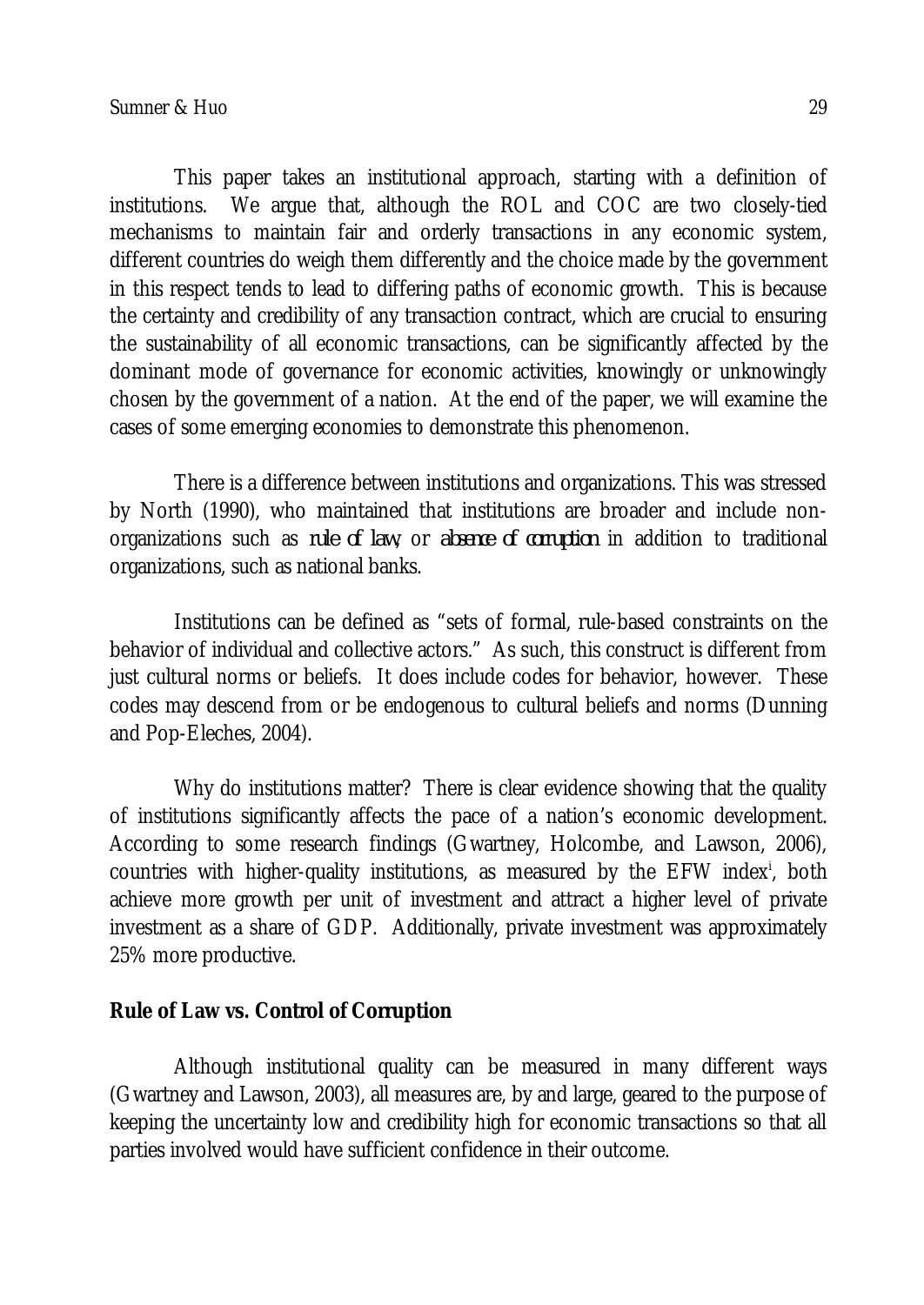In light of such a fundamental purpose, the most important function played by a national government is making sure that the rule of law is abided by all participants of the economic system, or at least ensuring that the level of corruption in the country is minimized.

According to Kaufmann, Kraay, and Mastruzzi (2010), the rule of law (ROL) indicator captures perceptions of the extent to which agents have confidence in and abide by the rules of society, and in particular the quality of contract enforcement, property rights, the police, and the courts, as well as the likelihood of crime and violence. All of these seem to be anchored to the presence of formal legal systems in a country.

By contrast, the control of corruption (COC) indicator captures perceptions of the extent to which public power is exercised for private gain, including both petty and grand forms of corruption, as well as "capture" of the state by elites and private interests (Kaufmann, Kraay, & Mastruzzi, 2010).

Table 1 illustrates the differences between these two mechanisms that have been employed by governments of different countries to ensure fair and equitable transactions. Although they differ from each other in terms of dependence on written laws, uniformity of application, and methods of enforcement, both of them may help reduce uncertainty experienced by transaction partners and increase the credibility of the ruler or the government perceived by its people.

| <b>Rule of Law</b>                             | <b>Control of Corruption</b>                   |
|------------------------------------------------|------------------------------------------------|
| • Typically linked to a sophisticated judicial | • Typically coupled with a rudimentary         |
| system                                         | judicial system                                |
| • Effect is more durable                       | • Effect is more transient                     |
| • More likely to be institutionalized by laws  | • More likely to hinge on the leader' personal |
| and regulations                                | competence                                     |
| • Locally enforced by a hierarchical structure | • Centrally exercised by a dictator or a       |
| of justice                                     | political party                                |
| • Commonly adopted by developed                | • Commonly practiced in developing             |
| economies                                      | economies                                      |
| • Consistently applied over time               | • Applied by varied methods over time          |

**Table 1: A Comparison of Two Worldwide Governance Mechanisms**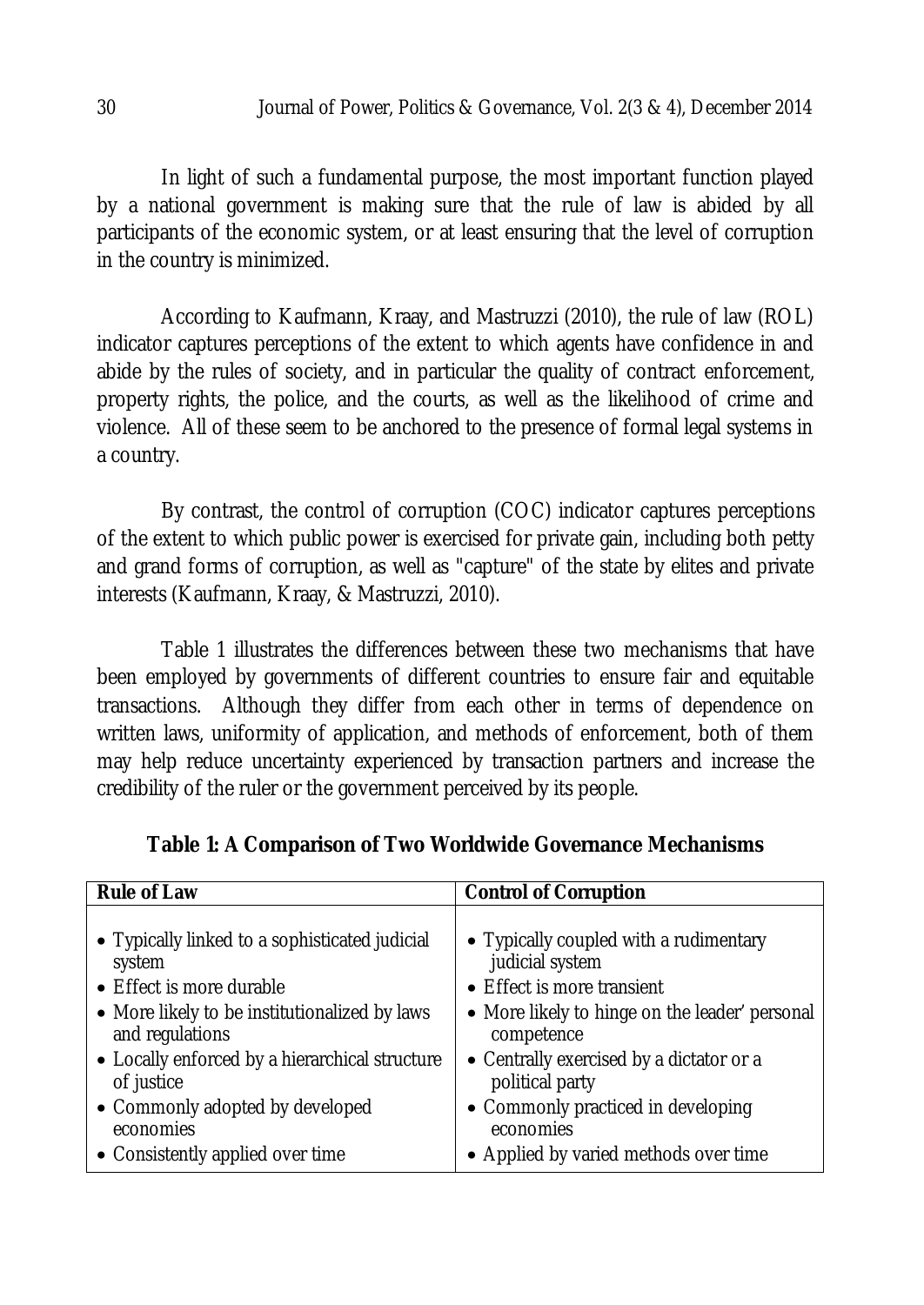Aixala' and Fabro (2008) determined that the most significant institutional variables for the achievement of high growth depended "on the income levels of countries." They found that for the wealthiest countries, "rule of law is fundamental while, for poor countries, it is control of corruption."

The results obtained by them show, firstly, that institutional infrastructure is a fundamental factor in explaining the economic growth of countries, as can be seen from the improvement in the explanatory capacity of a model of growth when institutional variables are included. As to which aspects of institutional quality are the most important, the answer differs according to the sample considered: "Rule of Law'" in the rich countries and "Control of Corruption" in the poor countries (Aixala' & Fabro, 2008).

Although the difference found between rich countries and poor countries by Aixala' and Fabro might be valid and substantial, we think the rich-poor dichotomy actually reflects different stages of economic development. Understandably, underdeveloped or emerging economies are more likely to be characterized by lower per capita income. As the economic development continues to progress, people in these countries also become richer.

To a certain extent, of course, these two options are similar and overlapped. When a ruler does not observe the rule of law with respect to all citizens, but instead gives exceptions to the law to friends and donors, or enforces the law differently depending upon whether the person of interest is a friend or donor, this is clearly a form of corruption. On the flip side, even the most sophisticated, well-developed laws would not function effectively to ensure orderly, equitable economic transactions in a country unless they were rigorously enforced under a strong governmental leadership.

Interestingly, the existence of one corrupt ruler does not imply that the ruler would encourage or tolerate other governmental officials to behave corruptly. Rather, the rulers of some countries may still crack down on bribery, nepotism, or cronyism when they detect such occurrences.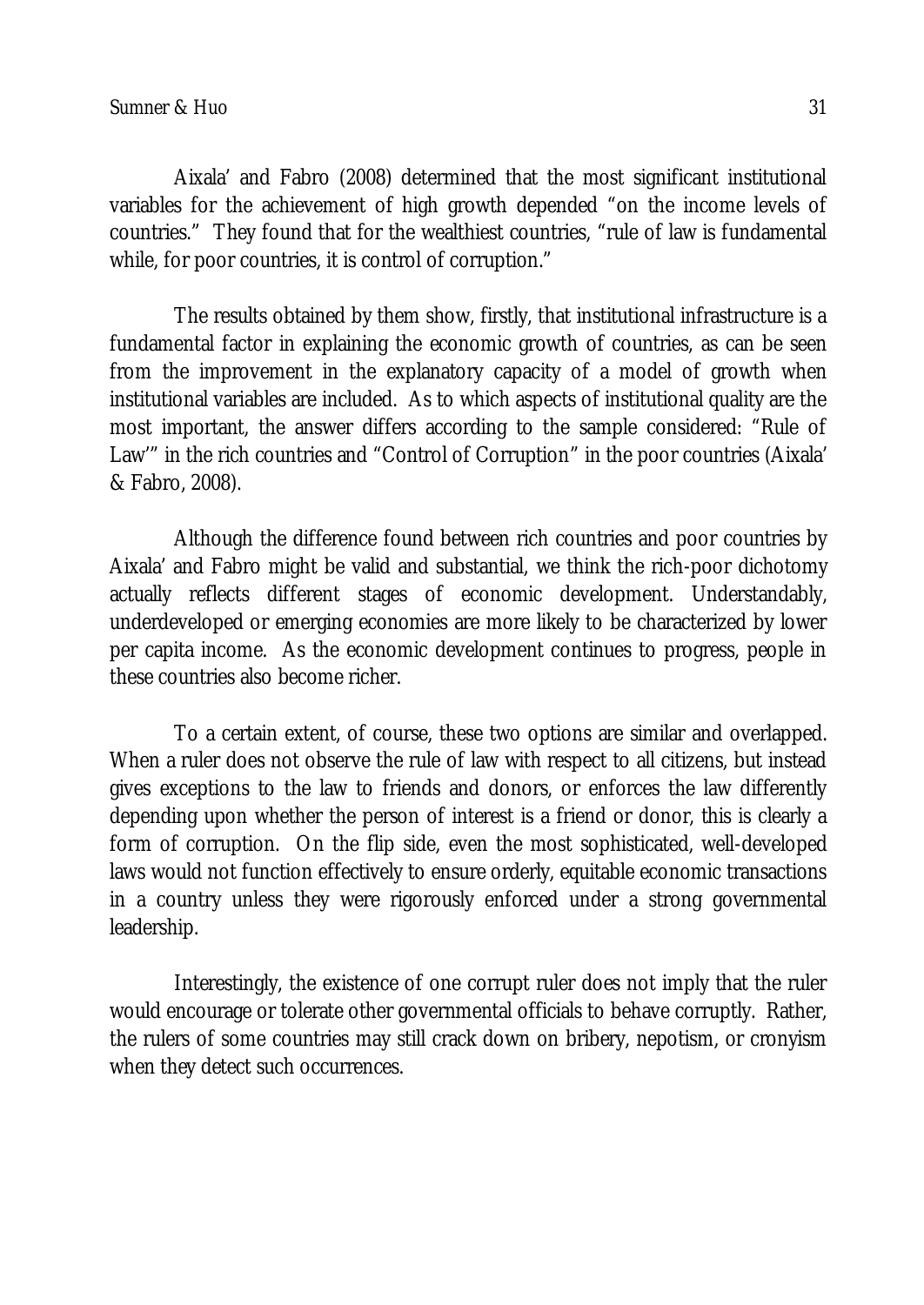We can find numerous examples in recent human history when rulers or dictators took the responsibility of creating "clean politics" with their own hands, such as the former president of Philippines, Ferdinand Marcos, former president of Egypt*,* Hosni Mubarak, and former dictator of North Korea, Kim Jong-Il. With the self-serving behavior of these dictators being excluded, the governmental officers under their administrations were fairly clean of corrupt conducts due to the fear of being severely punished.

The case of the Philippines is particularly noteworthy. Before the "Four Little Tigers" (Taiwan, Hong Kong, Singapore, and South Korea) emerged in East Asia, the Republic of the Philippines was the envy of Asia in terms of economic prosperity. To be sure, under Marcos regime (1965 - 1986), the Philippines' external debt rose from \$360 million in 1962 to \$28.3 billion in 1986, making the Philippines one of the most indebted countries in Asia, and a sizable amount of this money went to Marcos family and friends in the form of behest loans (Boyce, 1993). However, during that period the economic development progressed and citizens of Philippines enjoyed higher standards of living than people in the neighboring countries.

Eventually, the lack of true democracy under Marcos administration and the general resentment of Marcos's dictatorship brought his regime to demise. The collapse of the Marcos regime marked the beginning of more prevalent democracy enjoyed by Filipinos, but it failed to bring a turnaround to the Philippine economy, which started to decline in last few years of Marcos administration.

In essence, after Marcos's loss of power had left a void in the control of corruption, the rule of law failed to take hold in the Philippines. An expert<sup>ii</sup> of Asian Political Economy interviewed by one of the authors of this paper put it bluntly: "When Ferdinand Marcos was still in charge, only the president and a few confidants could take bribery. After Marcos lost his power, almost every governmental official in Philippines felt free to take advantage of their authorities to enrich their own pockets." That may be an overstatement -- there are still many clean governmental officials in today's Philippines -- but it might be one of the reasons why the Philippines had missed the opportunity to become one of the Little Tigers of Asia.

We can also find numerous countries where pervasive application of the rule of law did not successfully prevent corruption from happening. In those cases, economic growth in the country was still curtailed or even reversed.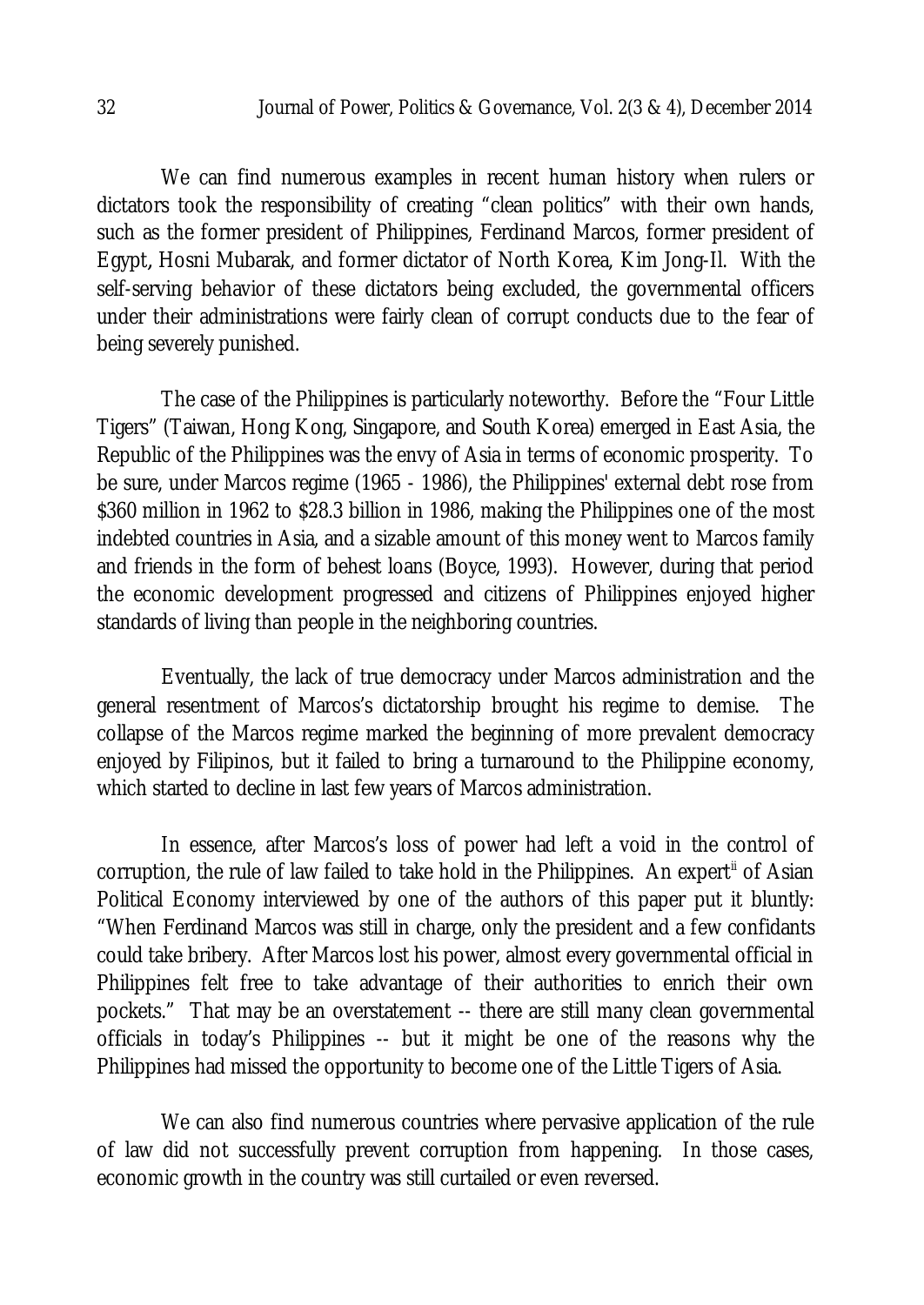One piece of evidence is found in Mauro'S (1995) empirical studies, which confirmed that corruption could lower private investment, thereby reducing economic growth even in the sub-samples of countries in which bureaucratic regulations are very cumbersome.

### **The Puzzle of Uneven Economic Growth across Nations**

Researchers of economic development are oftentimes puzzled by the uneven pace of economic recovery experienced by different countries in the same region. Using data from UNICEF (2001), for instance, Dunning and Pop-Eleches (2004) pointed out that "Economic performance in Poland, Slovenia and Hungary declined less and recovered much faster than in the former Soviet Republics, many of which suffered catastrophic declines in the early transition years and experienced only modest recoveries afterwards." Five of the former Soviet satellite countries had, by 1997, rebounded to levels that were less than 40% of their 1989 GDP. Traditional approaches, such as examining the speed of reform, or the differences between organizations, have failed to explain the differences in results.

Another, more recent example of uneven growth can be seen in the African Cheetahs<sup>iii</sup>, countries where economic rates of growth are much higher than average. The term African Cheetahs also is used to describe the new generation of African leaders who are returning to their African countries with education and job experience from the United States, Canada and Europe with new ideas of good governance and rejection of the old and corrupt way of doing business. These countries, where the Cheetahs are having an impact, are experiencing rates of economic development that many of the more traditional predictors of success would not have foreseen, based upon the history of governance in these countries. The one seeming consistency in these countries is certainty -- certainty that the rule of law with respect to contracts will be enforced.<sup>iv</sup>

Additionally, Dunning and Pop-Eleches (2004) point out that "analysts might not have expected the one-party Chinese Communist state to be able to commit to respecting the property of private industry, which much current literature tends to see as the *sine qua non* of economic growth. Yet institutions for growth, based in part on private accumulation, seem nonetheless to have arisen."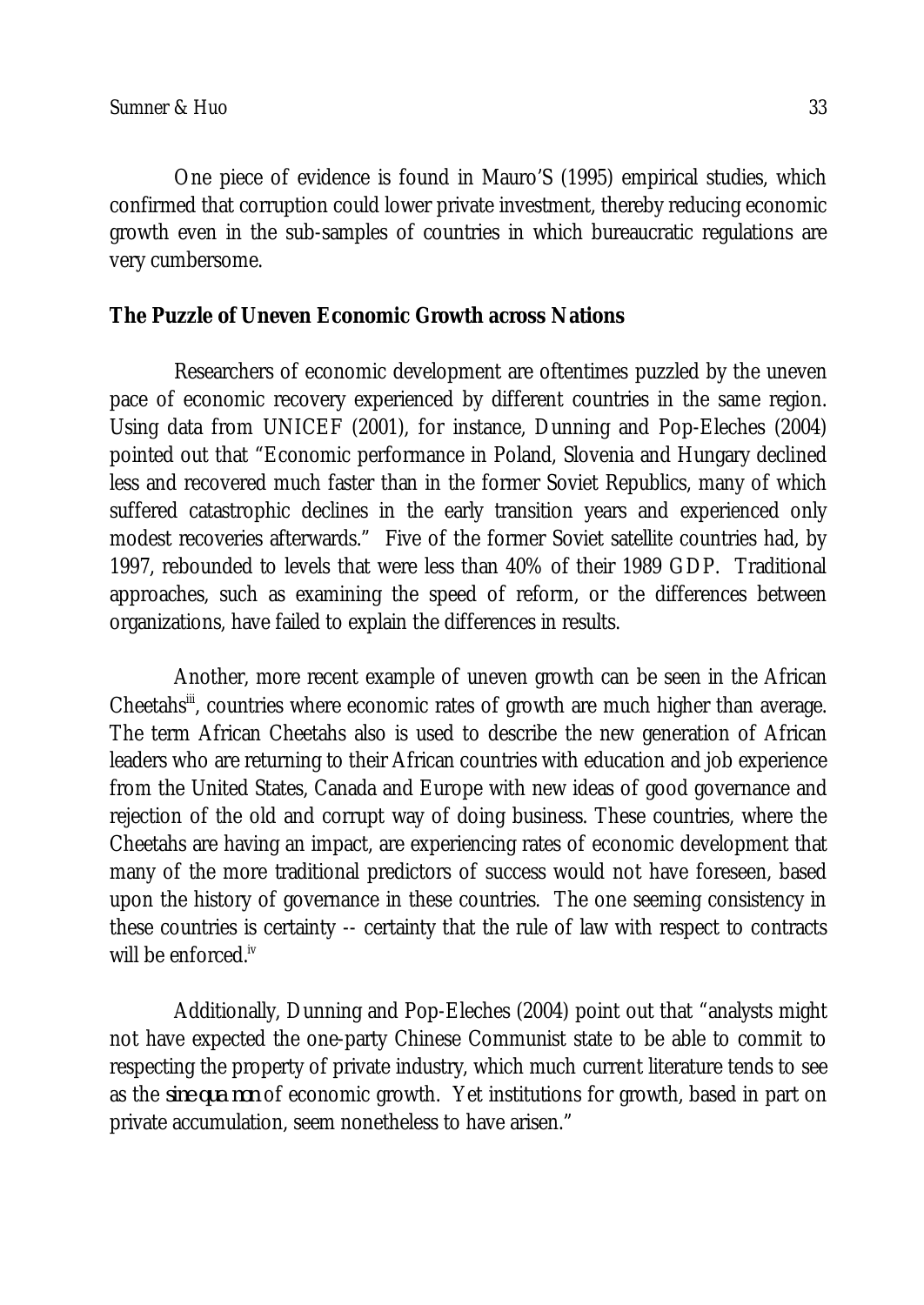They contend that what economists traditionally see as wrong institutions sometimes "engender growth," and that high-growth countries have widely varied formal institutions. This seeming conflict may be better explained as having occurred as a result of economic evolution, rather than formal developmental planning.

We believe that, if an evolutionary theory indeed explains the differential growth rates of various economies, it must be because different nations have gone through different paths of institutional evolution or are in different stages of the same path. In light of the similar political histories that characterized the aforementioned nations in the past half century, however, the first explanation seems to be more plausible than the second one.

Indeed, there is a school of development thought based in economic geography that has its roots in Darwinian Evolution. In this vein of thought, countries develop their own evolutionary path based on past inheritances. They are dependent on this path, with its habits, rules, norms, heredity and continuity. New paths spring forth either from crisis or innovation (Boschma & Lambooy, 1999; Martin & Sunley, 2006; Hodgson, 2004; MacKinnon *et al,* 2009).

Based on this school of thought, different economies might have fared differently in recovering from a recession or catastrophic decline, not necessarily because they were in different stages of the common type of institutional evolution but because each country has followed a unique path defined by its own habits, rules, norms, heredity and continuity.

#### **Continuous Evolution or Disruptive Evolution?**

Even if we grant that each country would follow a unique path to develop its institutions, there is no guarantee that such an evolution process would be smooth and continuous. Disruption could be caused by a nation-specific or regional financial crisis (e.g. the Asian Financial Crisis in 1997), a major economic downturn (e.g. the Great Depression in 1930s), a major war between two countries (e.g. the eight-year war between China and Japan in 1937-1945), or a catastrophic terrorist action (e.g. the 9/11 attacks). Although the scope of the disruption caused by different events might vary widely, inevitably a nation's economic institutions would feel the pressure for change.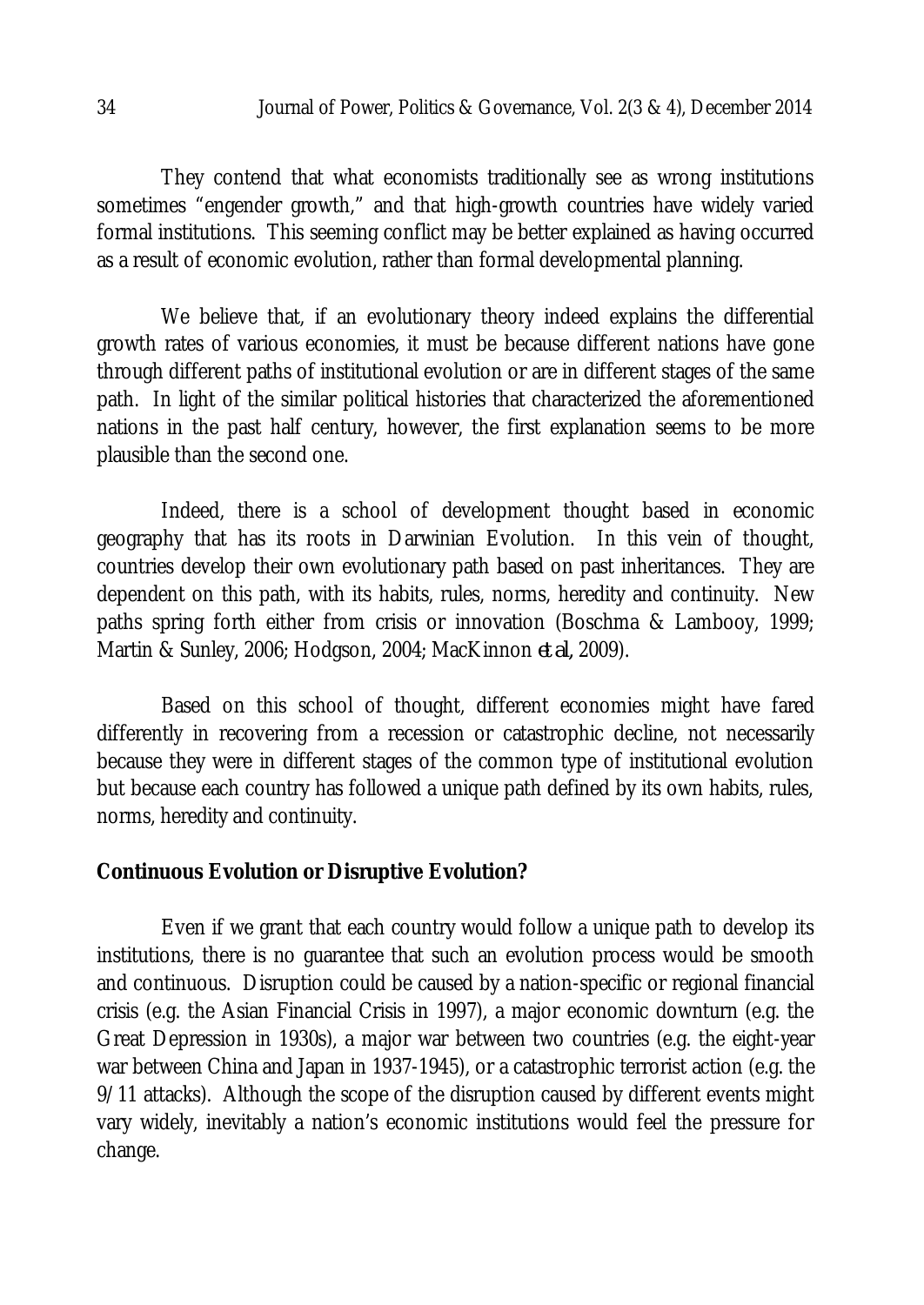If institutions are globally imposed and exogenous to a country's own development path, social choices are preempted, which might have developed more effective ones. This mono-cropping of institutions "reduces incentives for states and citizens to build choice-making institutions, and therefore diminishes the likelihood that such institutions will emerge." (Dunning and Pop-Eleches, 2004; Evans, 1995) As the pace of globalization accelerated in early  $21<sup>st</sup>$  century, this seems to be increasingly the case.

We posit that, so long as a nation can maintain steady economic growth, the government is likely to stick to the dominant mode of governance currently used, whether it is the rule of law or control of corruption. Nevertheless, when an economy suffers from a decline due to the failure of its current mode of governance in weathering a local or global disruption, it is likely to shift to the other direction in order to restore the trajectory of growth.

The next question is: Which way is likely to be the direction of the shift when the economic growth is disrupted? Theoretically, the shift could occur either way. When a country is already depending on the rule of law to maintain the economic order, a major crisis could force the government to temporarily take unorthodox measures to control the problem. Conversely, when a sophisticated formal system of laws is not in place yet and the nation has relied on one or a few strong leaders to reduce corruption, an economic downturn could push the government toward the development of a more comprehensive and enforceable formal legal system to contain corruption.

In the long run, however, the rule of law will more likely ensure more sustainable economic stability if not economic growth. That is the reason why all the developed economies in the world today are relying on the rule of law to maintain equitable and fair economic transactions.

### **The Role of Credibility in Moderating Uncertainty**

Whether we consider the rule of law or control of corruption as a means to reduce uncertainty for market transactions, credibility of the government is always a key denominator.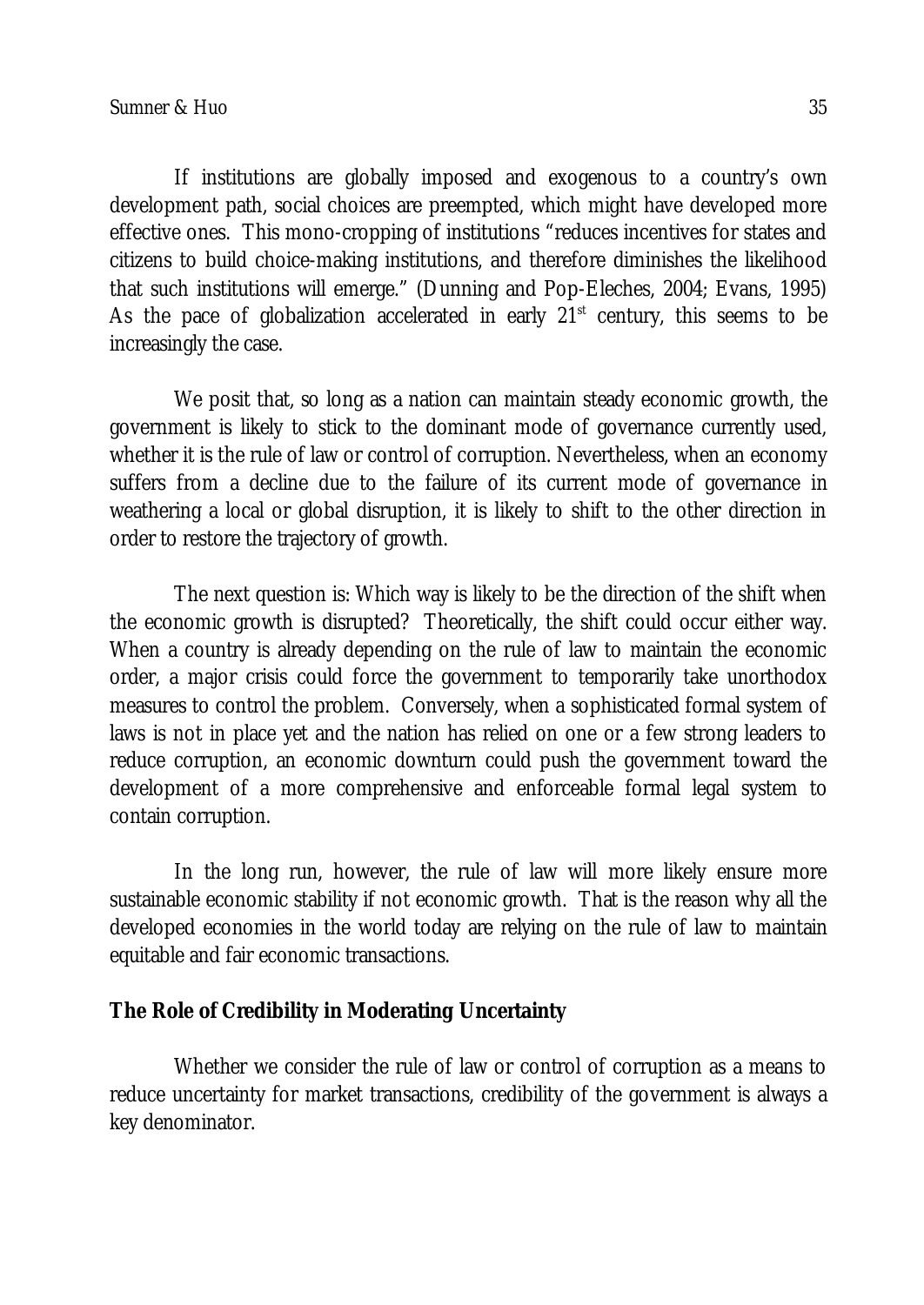Although uncertainty is universally present in every country or region, the level of governmental credibility has never been uniform across different nations. In other words, despite the fundamental mission of every government to help reduce uncertainty for its constituents, how effective a government is in accomplishing such a mission depends heavily upon its creditability in the eyes of its people.

Obviously, an honest government gains more credibility, thereby reducing the uncertainty experienced by all participants of the economy. Nonetheless, what if we are certain the government always lies? Can the certainty of a dishonest government lead to more uncertainty? Indeed, if the rule of law is not followed and the government plays favoritism, we are reduced to guessing who will be the favored or disfavored instead of being certain of outcomes. Then, the economic act becomes a greater gamble for all players in the market. In this section we will discuss the dynamics of the interplay of credibility and uncertainty.

Informed by decades of researchers<sup>v</sup>, both Henisz (2000) and Sumner and Williams (2010) remind us that uncertainty can have profoundly negative impacts on markets. Henisz focused on economic reforms in developing economies, specifically on the idea of "credible and non-credible reforms." Sumner and Williams focused on the importance of "hard" as opposed to "fuzzy" contracts in the context of a developed country which was taking a step backwards institutionally, to a lower level of legal certainty. Both described the impact of arbitrariness as leading to higher hurdle rates in investment, which leads to decreased investment, and derivatively, to lower GDP or GDP growth.

It is important to the conclusions of this paper to understand the logic that increased uncertainty is a mathematically provable cause of slowed economic investment and growth. This fact is not up for debate. The logic for arriving at this conclusion rests in asset valuation methodologies whereby future cash flows are discounted using a hurdle rate, or required rate of return. To further illustrate, suppose we have two possible institutional extremes:

Credible and Certain = Hereinafter referenced as "CC, " this is an institutional environment wherein market participants have strong degree of certainty in institutional outcomes, such as promises made by the government as to future institutional reforms or the solidity of the rule of law.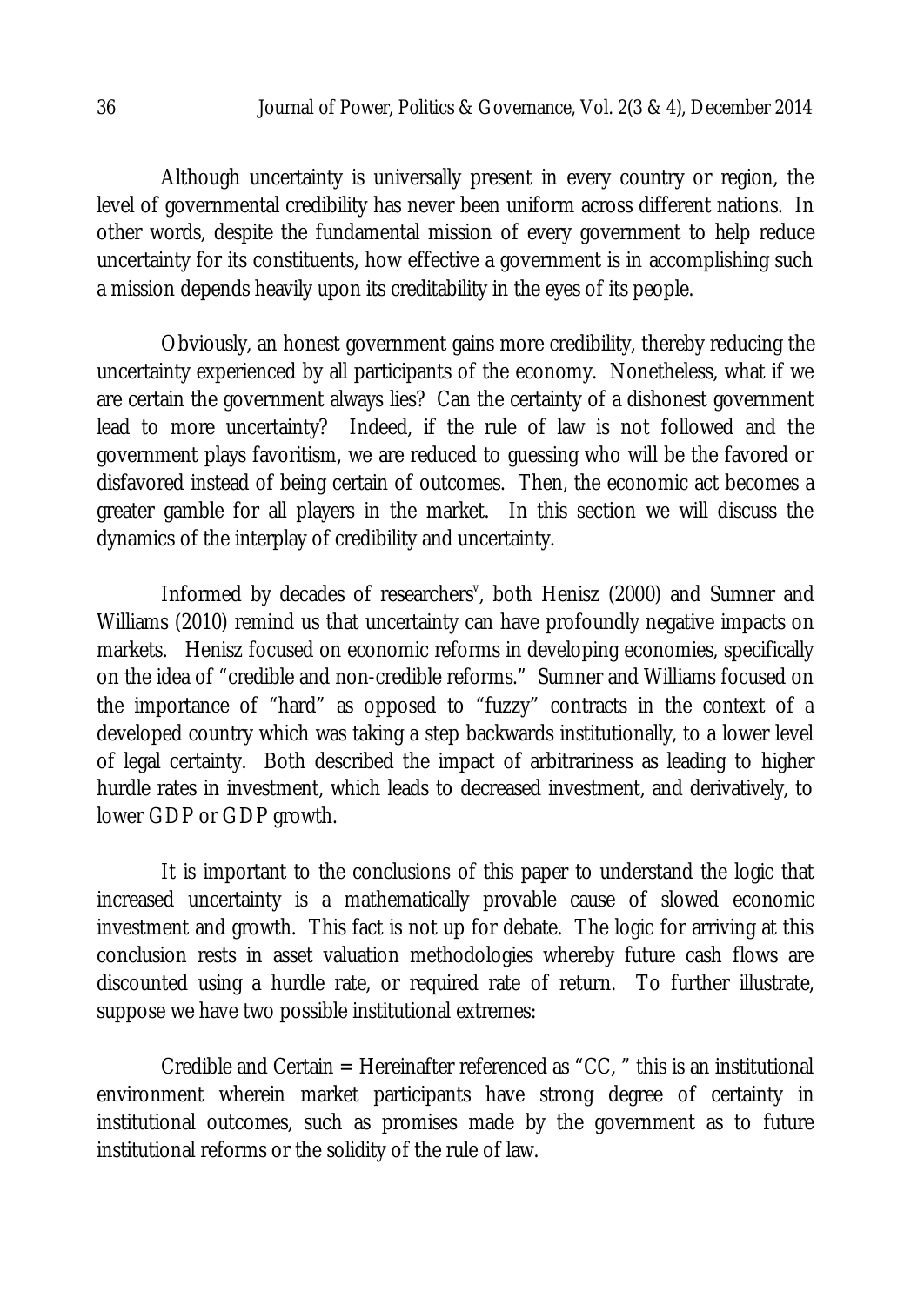Non-credible and Uncertain = Hereinafter referenced as "NCU," this is an institutional environment wherein market participants face a strong degree of uncertainty in institutional outcomes, such as promises made by the government as to future institutional reforms or the solidity of the rule of law.

The present value of an individual contract in assuming *CC* institutions is found to be:

$$
\begin{array}{ll} & n \\ PV & = \sum\limits_{i=1}^{n} \eta_i \ \ / \ (1+r)^{i} \end{array}
$$

where  $\eta i$  = the payment received in time period i

 $r =$  hurdle rate or required rate of return on an investment with CC institutions

> $n =$  the total number of payments  $PV =$  the value today of the contract.

Finding the value of a contract (PV<sub>ncu</sub>) when institutional conditions are *NCU* would follow a similar logic, but would additionally involve a risk premium (ρ), which is added to the hurdle rate

PV<sub>ncu</sub> = 
$$
\sum_{i=1}^{n} \eta_i / (1 + (r + \varrho))^{i}
$$

Logically ( $r + \rho$ ) is greater than ( $r$ ) when  $\rho > 0$ , therefore the individual contract  $PV_{\text{new}}$  is worth less than the individual contract PV.

Summing all contracts in the economy, we can show

q n  
\n
$$
\sum_{j=1}^{q} \sum_{i=1}^{n} \eta_{ij} / (1 + (r + \varrho))^{i} < \sum_{j=1}^{r} \sum_{i=1}^{n} \eta_{ij} / (1 + r)^{i}
$$

simplified to be

$$
\begin{array}{cc} q & q \\ \sum \left( \mathrm{PV}_{\text{ncu}} \right)_j < \quad \sum \mathrm{PV}_j \\ j\!=\!1 & j\!=\!1 \end{array}
$$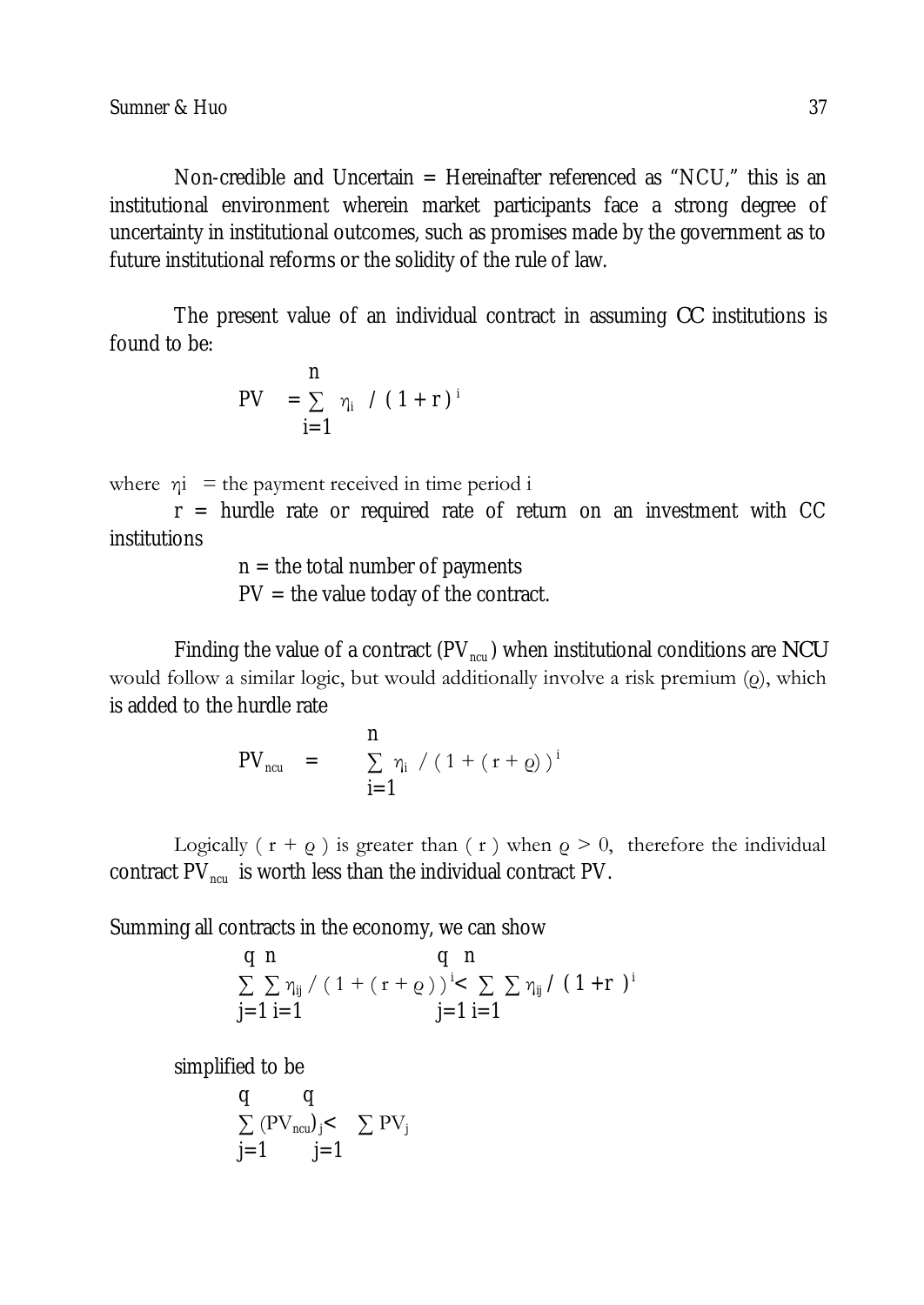where  $q =$  quantity of contracts in the country's economy.

Thus, NCU institutions result in a lower total present value today than CC institutions. Since in Net Present Value analysis the total value of the future cash inflows from a contract is compared with the original cost of the investment, lower valued contracts have a lower likelihood of being accepted for investment.

According to Henisz (2000), "these effects will be strongest for large sunk investments whose returns are spread over an extended period such as infrastructure or new technology. These are precisely the types of investments typically identified by economists and policy makers as central to the economic development or growth process."

# **The Role of Credibility in Moderating Rent-Seeking**

In addition to the above impact of uncertainty on investment, Giertz and Feldman (2012) point out in a study of uncertain tax policy that whenever there is uncertainty as to outcomes, market participants engage in rent-seeking.

Exactly why increased rent-seeking should be an problem for society has been and could be the subject for much discussion (and indeed, further research) in the areas of ethics, sustainability (wherein rent-seeking represents an unproductive use of resources), or temporal resource allocation study (where such behaviors could possibly result in sequential stages of greater and greater inefficiency). But our focus here is on the impact of uncertainty on development and investment.

In keeping with this focus, we show that rent-seeking is costly and by inference slows the rate of growth of participants. This can be demonstrated by using simple and inelegant mathematics, as illustrated below.

To begin, this connection between rent seeking and economic growth can be shown, *ceteris paribus*, by remembering that after tax profit  $(\pi)$  is equal to the difference between revenues (r) and costs (c), which by our definition include the cost of taxes, or

```
\pi = r - C
```
and

 $p = \pi / r$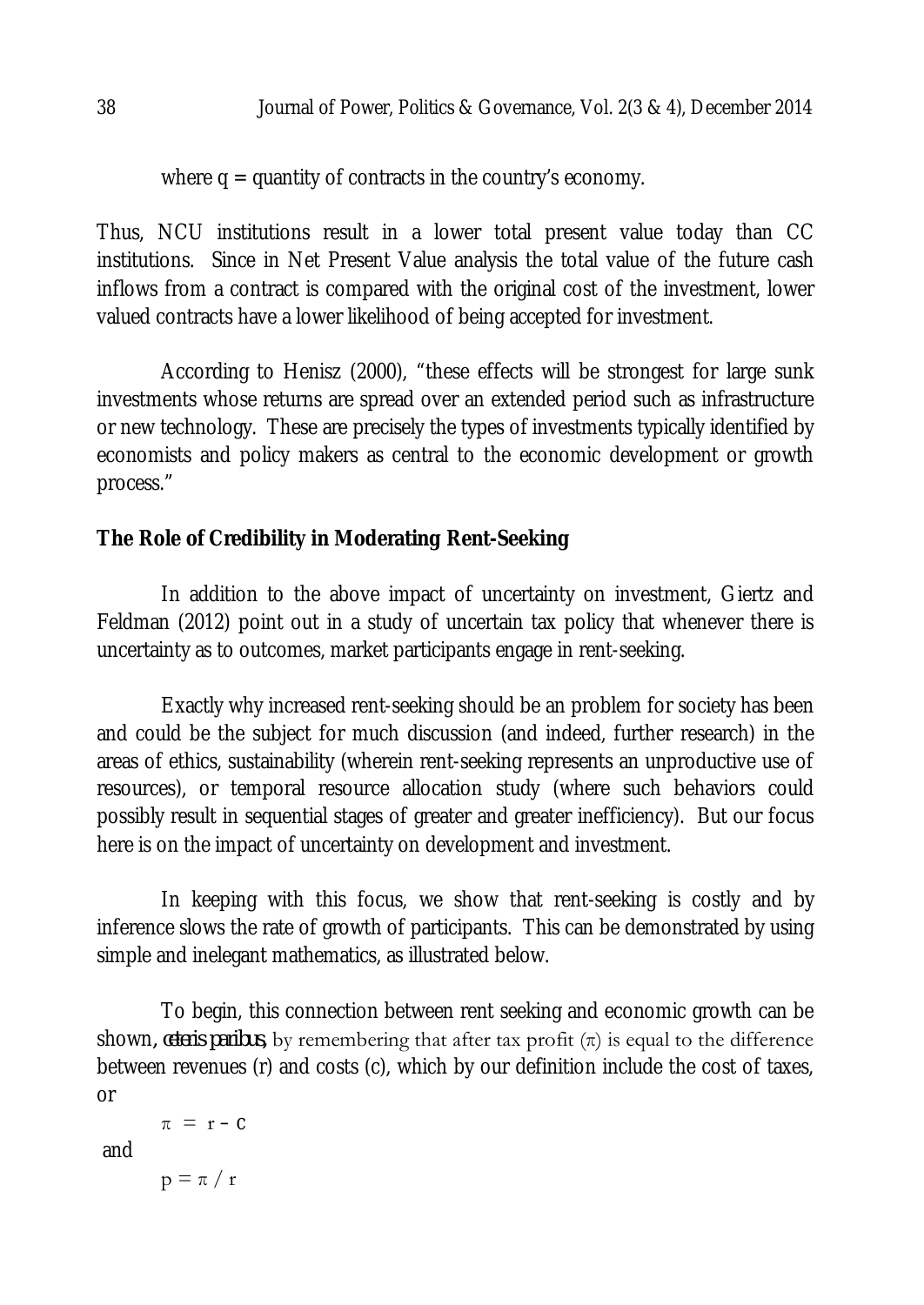Sumner & Huo 39

where p is the profit margin.

Company growth can be shown to be a function of both profit and profit margin as follows:

Let  $C_a$  = costs to a market enterprise with the absence of necessary rent seeking  $C<sub>b</sub>$  = costs to a market enterprise with the presence of necessary rent seeking  $C_b = c + s$ 

where  $s =$  the cost of rent seeking.

**Therefore** 

 $C_{\rm a}$   $\lt$   $C_{\rm h}$  where s  $> 0$ .

It then follows that

and

 $p_a$ >  $p_b$ .

 $\pi_{a}$   $\pi_{b}$ 

The value of an enterprise can be represented by the present value of the sum of all future after-tax cash flows<sup>vi</sup>. The sum of all future after tax cash flows (SFCF):

$$
SFCF = \sum_{i=1}^{n} CF_i
$$

and

$$
\sum_{i=1}^{n} CF_i = \sum_{i=1}^{n} (\pi_i + \text{NCC}_i)
$$

where

 $CF_i =$  cash flows in year i  $ncc_i$  = non-cash charges in year i

**Since** 

 $\pi_{a}$   $\pi_{b}$ it then follows that  $SFCF<sub>a</sub> > SFCF<sub>b</sub>$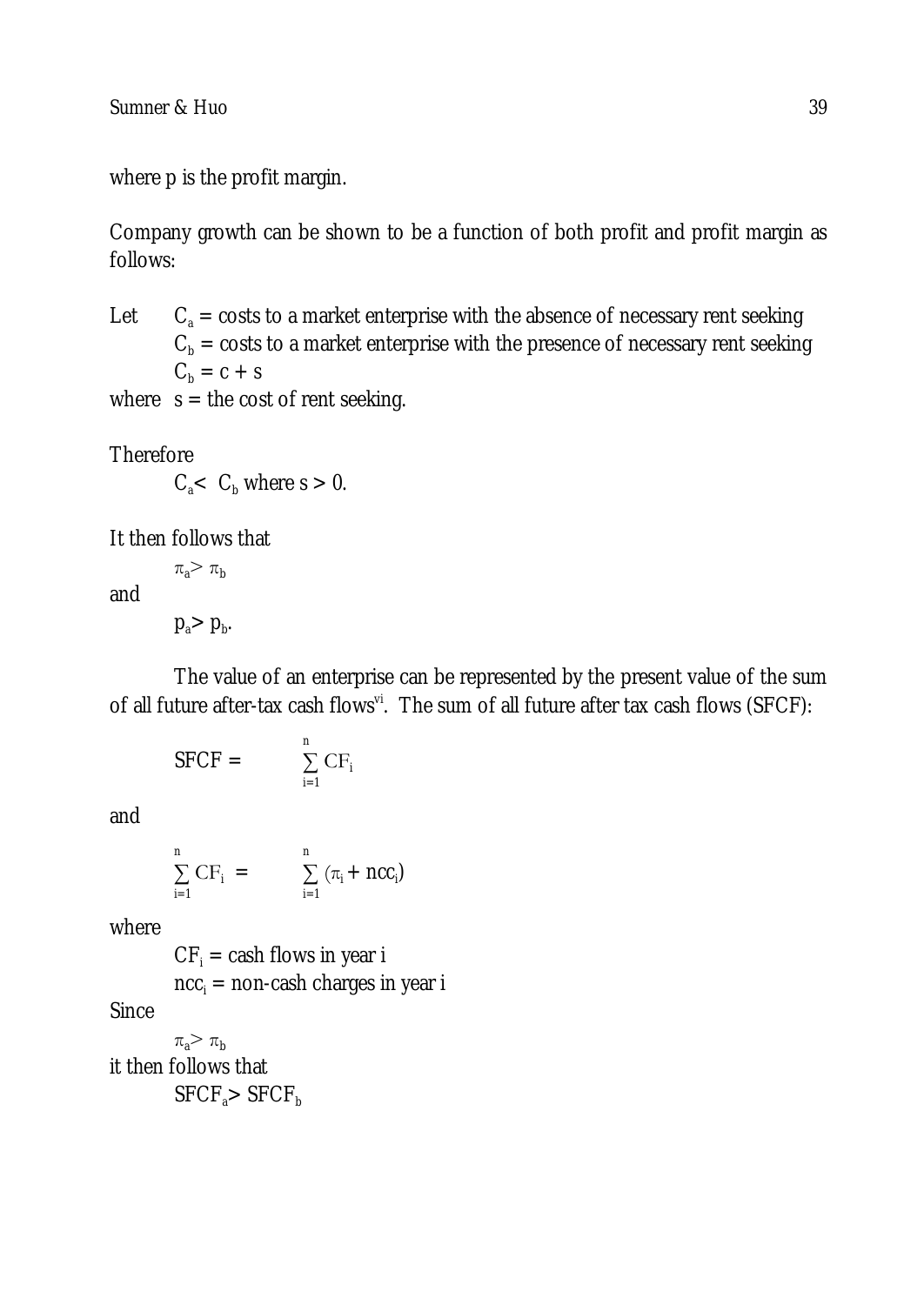The sum of these future cash flows (SFCF) must eventually either end up as payments to ownership (d) or to development/expansion (x) of the business entity. And since we assume that, *ceteris paribus*, the amount that is required by owners as payments in the form of dividends or withdrawals would be the same under either condition a or b<sup>vii</sup>, we can conclude that there will be more business expansion or development under condition a (a state of greater certainty, requiring less rent seeking expenditure) as shown:

 $x_2 =$  SFCF<sub>a</sub> – d

and

 $x_b = SFCF_b - d$ Logically, therefore

 $X_a > X_b$ .

Additionally, the greater the profit margin (p), the greater the probability that owners or lenders will provide funds for future expansion.

### **Conclusion**

Perfect certainty in economic decision-making is impossible, due to the random nature of the world where business is transacted. Due to the mathematical relationship between the level of risk and the NPV of an investment, however, anything that reduces uncertainty provides a greater possibility of economic expansion and investment, *ceteris paribus*. Additionally, economic actors may engage in rentseeking behavior, which also has deleterious effects on economic growth.

Rule of law has value because it lowers uncertainty. Economic actors know the legal consequences of their actions and can therefore plan with certainty in at least this one aspect of their existence. The reverse is also true. Lack of certainty, due to a lack of rule of law, or due to the presence of corruption, or due to a lack of credibility of government, can have a damaging effect on economic growth.

A quick glance at the history of economic development in many countries seems to indicate that the transition to an economy fully governed by the rule of law is rarely smooth.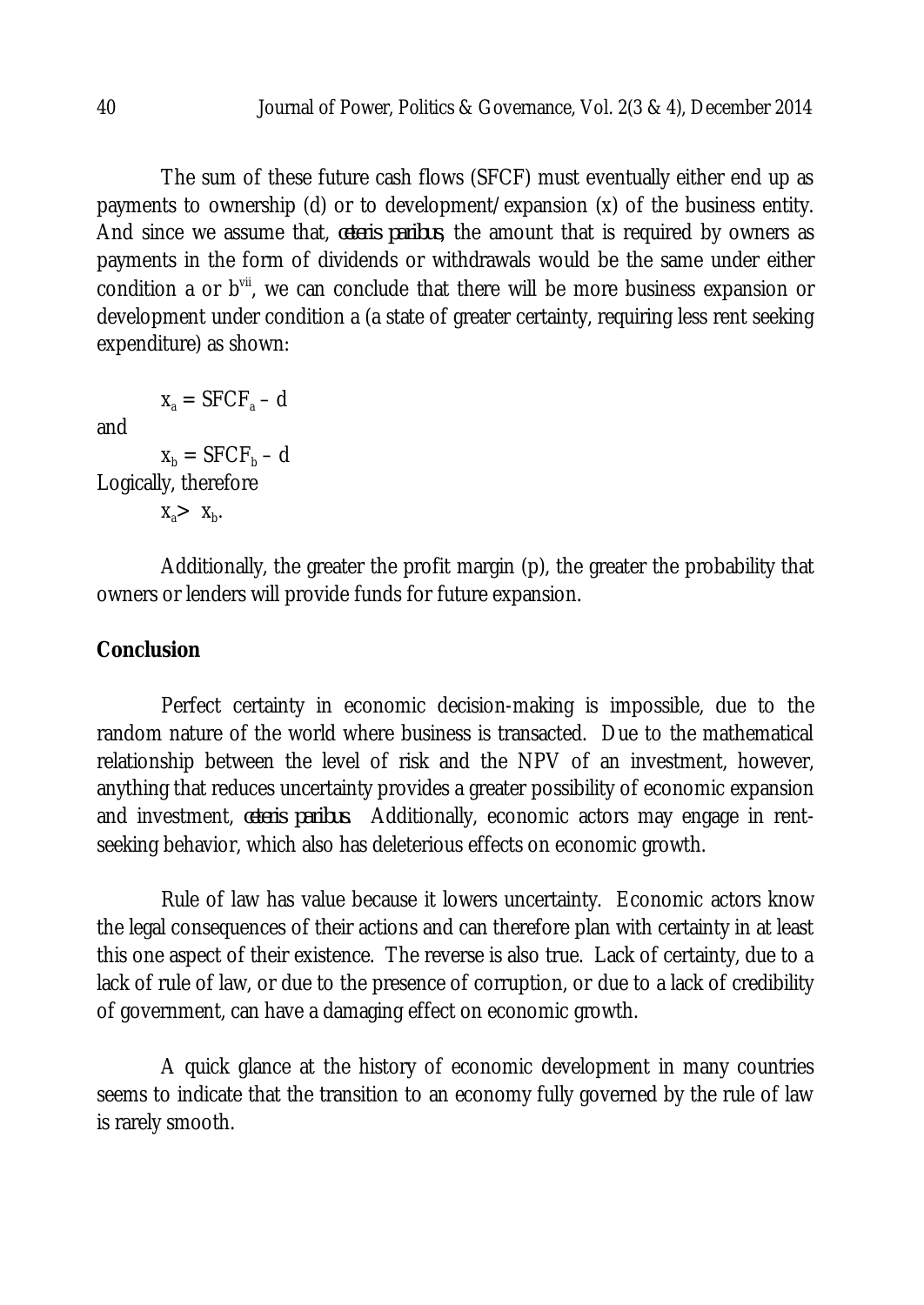Catastrophic disruptions, caused by political turmoil or financial crises, may either create an opportunity for the national leaders to seize extraordinary power for their personal gains or force the government to temporarily take unconstitutional actions in order to bring things back under control. What happened in the Philippines, China, and other developing economies suggests that it is indeed possible for a country where the rule of law has not taken root to enjoy some economic growth for a number of years. In the long run, however, sustainable economic growth can be achieved only through the credibility and certainty ensured by the rule of law.

This fact has long had acceptance in the economic development literature, but it is important for policy-makers in developed countries to remember this as well. Inasmuch as economic growth may stall in developing countries where there is corruption, a developed country where there is a rise in corruption or a failure of the rule of law may also face serious consequences in its economic outlook, as economic actors cut back investment and increase rent-seeking activity.

### **References**

- Aixala', Jose', and Gema Fabro (2008), "Does the Impact of Institutional Quality on Economic Growth Depend on Initial Income Level?," Economic Affairs, Vol. 28 No. 3, pp. 45-49.
- Boschma, R.A. and Lambooy, J.G. (1999), "Evolutionary economics and economic geography," Journal of Evolutionary Economics, Vol. 9 No. 4, pp. 411-429.
- Boyce, James K. (1993), The Political Economy of Growth and Impoverishment in the Marcos Era, Ateneo De Manila University Press, Manila.
- Dunning, Thad, and Grigore Pop-Eleches (2004), "From Transplants to Hybrids: Exploring Institutional Pathways to Growth", Studies in Comparative International Development, 38 No. 4, pp. 3-29.
- Evans, Peter (2004), "Development as Institutional Change: The Pitfalls of Monocropping and Potentials of Deliberation", Studies in Comparative International Development, Vol. 38 No. 4, pp. 30-52.
- Evans, Peter and James Rauch (1999) "Bureaucracy and Growth: A Cross-National Analysis of the Effects of "Weberian" State Structures on Economic Growth." American Sociological Review 64
- Giertz, Seth H. and Jacob Feldman (2012), The Economic Costs of Tax Policy Uncertainty: Implications for Fundamental Tax Reform, the Mercatus Center at George Mason University, Arlington, available at www.mercatus.org.
- Gitman, Lawrence J. (2012), Principles of Managerial Finance, Prentice-Hall, Boston.
- Gwartney, James, Randall G. Holcombe, and Robert A. Lawson, (2006) "Institutions and the Impact of Investment and Growth." KYKLOS, 59 No. 2, pp. 255-73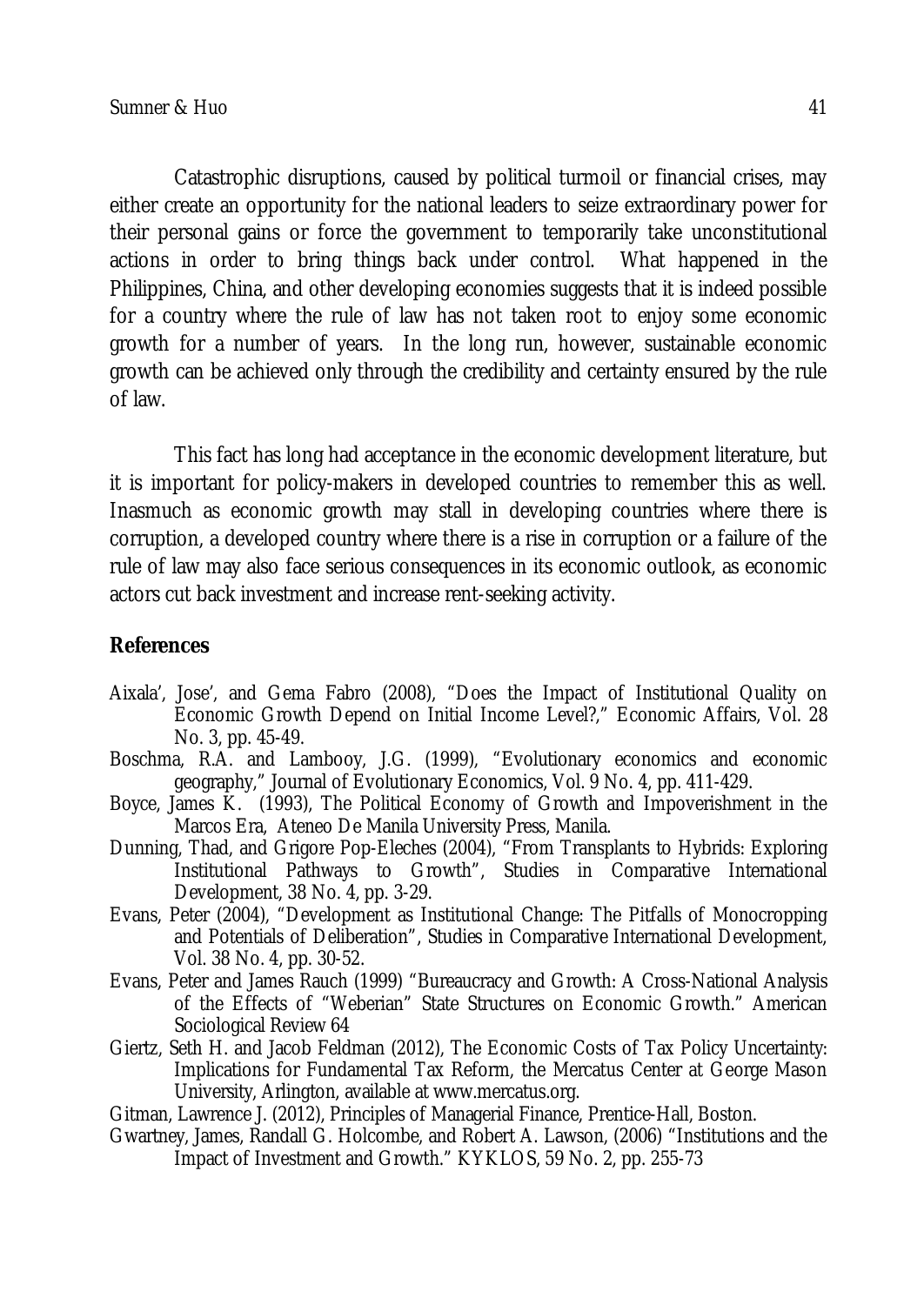- Gwartney, James, and Robert Lawson (2003), Economic Freedom of the World: Annual Report 2003, Fraser Institute, Vancouver.
- Henisz, Witold J., (2000) "The Institutional Environment for Economic Growth." Economics and Politics, 12 No. 1, pp. 1-31.
- Hodgson, G.M. (2004), The Evolution of Institutional Economics, Routledge, London.
- Kaufmann, Daniel, Aart Kraay, and Massimo Mastruzzi. (2010) The Worldwide Governance Indicators: Methodology and Analytical Issues. World Bank Policy Research Working Paper #5430, World Bank, Washington.
- Knack, Stephen and Philip Keefer (1997) "Does Social Capital Have and Economic Payoff: A Cross-Country Investigation." The Quarterly Journal of Economics. 112, No. 4, pp.1251-88.
- LaPorta, Rafael, Florencio Lo'pez-de-Silanes, Andrei Shleifer, and Robert W. Vishny (1997) "Trust in Large Organizations." AEA Papers and Proceedings, 87 No. 2, pp.333-8.
- Levine, Ross (1997) "Financial Development and Economic Growth: Views and Agenda." Journal of Economic Literature. 35, No.2, pp. 688-726.
- Lindaur, David L. and Lant Pritchett (2002) "What's the Big Idea? The Third Generation of Policies for Economic Growth." Economia. Fall.
- MacKinnon, Danny, Andrew Cumbers, Andy Pike, Kean Birch and Robert McMaster (2009) "Evolution in economic geography: institutions, political economy, and adaptation." Economic Geography 8 No. 2 pp.129-50.
- Madura, Jeff (2012), Financial Markets and Institutions, South-Western College Publishing, Cincinnati.
- Martin, R. and P. Sunley (2006) "Path dependence and regional economic evolution," Journal of Economic Geography 6 pp.395-437.
- Mauro, Paolo (1995) "Corruption and Growth" Quarterly Journal of Economics. 110: pp.681-712.
- Miller, Terry, Kim R. Holmes, and Edwin J. Feulner (2012), 2012 Index of Economic Freedom, The Heritage Foundation and Dow Jones & Company, Inc., Washington, available at www.heritage.org/index.
- North, Douglas (1990), Institutions, Institutional Change and Economic Performance, Cambridge University Press, Cambridge.
- Radelet, Steven (2010), Emerging Africa: How 17 Countries Are Leading the Way, Center for Global Development, Washington.
- Radwan, Ismail and Giulia Pellegrini (2010), Knowledge, Productivity, and Innovation in Nigeria: Creating a New Economy, World Bank: Washington.
- Sumner, Glenna and Anita Williams, (2010) "The Economic Impact of a Shift from Hard to Fuzzy Contracts." Journal of Financial Economic Policy (2010) 2, No. 1, pp.80-87.
- UNICEF (2001) "A Decade of Transition." Regional Monitoring Report No.8 , UNICEF Innocenti Research Centre, Florence.